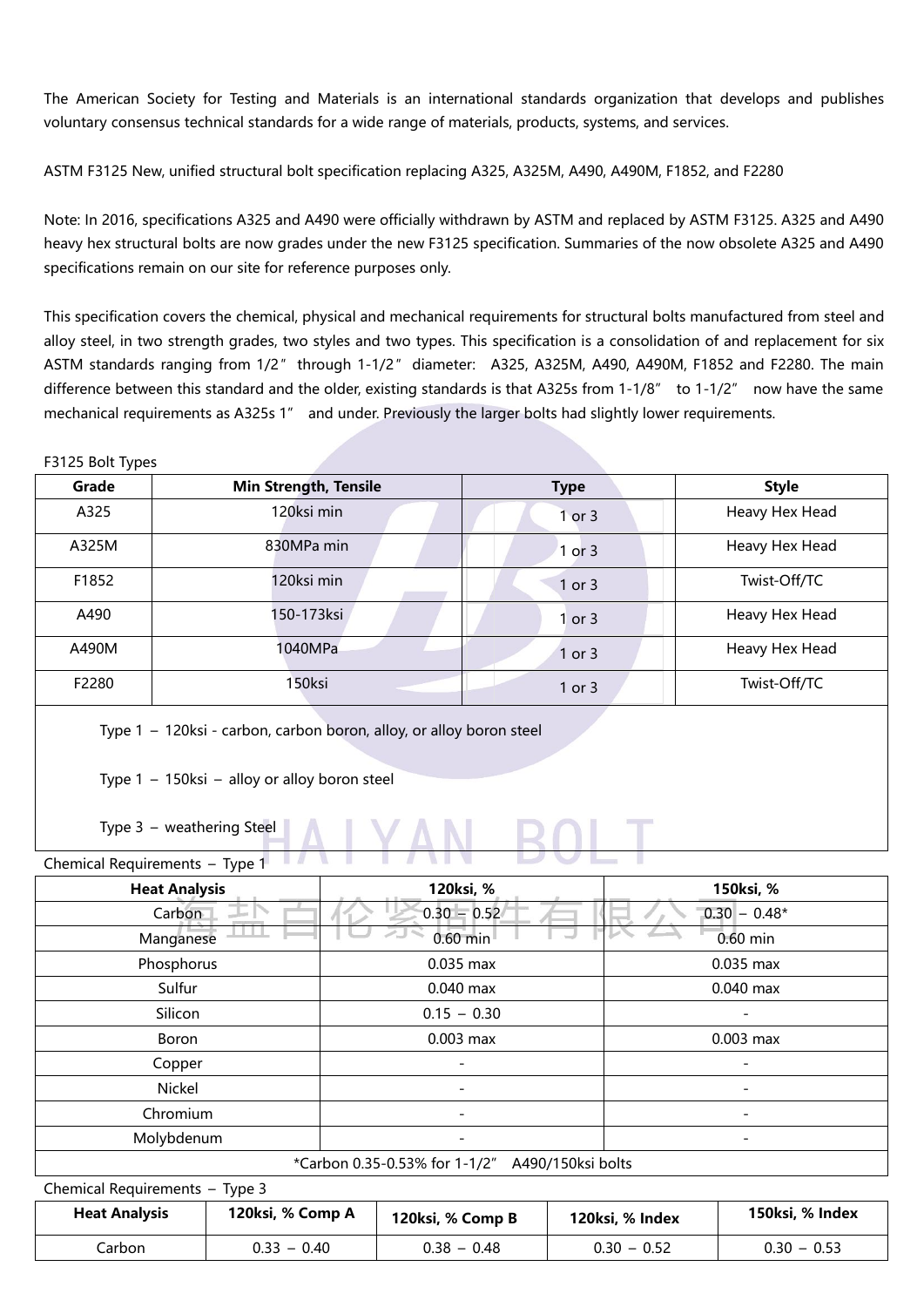| Manganese  | $0.90 - 1.20$ | $0.70 - 0.90$                                                                                                               | $0.60$ min              | $0.60$ min    |
|------------|---------------|-----------------------------------------------------------------------------------------------------------------------------|-------------------------|---------------|
| Phosphorus | $0.035$ max   | $0.035$ max                                                                                                                 | $0.035$ max             | $0.035$ max   |
| Sulfur     | $0.040$ max   | $0.040$ max                                                                                                                 | $0.040$ max             | $0.040$ max   |
| Silicon    | $0.15 - 0.30$ | $0.30 - 0.50$                                                                                                               |                         |               |
| Copper     | $0.25 - 0.45$ | $0.20 - 0.40$                                                                                                               | $0.20 - 0.60$           | $0.20 - 0.60$ |
| Nickel     | $0.25 - 0.45$ | $0.50 - 0.80$                                                                                                               | $0.20$ min <sup>*</sup> | $0.20$ min*   |
| Chromium   | $0.45 - 0.65$ | $0.50 - 0.80$                                                                                                               | $0.20$ min*             | $0.20$ min*   |
| Molybdenum |               | $0.06$ max                                                                                                                  | $0.10$ min <sup>*</sup> | $0.10$ min*   |
|            | .             | the contract of the contract of the contract of the contract of the contract of the contract of the contract of<br>$\cdots$ | .                       |               |

\*Either Nickel or Molybdenum must be present in the amount specified \*Corrosion Index based on ASTM Guide G101 F3125 Mechanical Properties

| Grade               | Tensile, ksi | Yield, ksi min | Elongation, % min | RA, % min |
|---------------------|--------------|----------------|-------------------|-----------|
| 120ksi (A325/F1852) | 120 min      | 92             | 14                | 35        |
| 150ksi (A490/F2280) | 150-173      | 130            | 14                | 40        |

F3125 Marking Requirements & Matching Components

|                | 120ksi, Type 1 | 120ksi, Type 3 | 150ksi, Type 1 | 150ksi, Type 3 |
|----------------|----------------|----------------|----------------|----------------|
| <b>Marking</b> | A325           | A325           | A490           | A490           |
| Nut, Plain     | A563 DH        | A563 DH3       | A563 DH        | A563 DH3       |
| Nut, Coated    | A563 DH        | A563 DH3       | A563 DH        | A563 DH3       |
| Washer         | F436-1         | F436-3         | F436-1         | F436-3         |

A194 2H nuts are an acceptable substitute for A563 DH nuts

Suitable plain finish nut alternatives can be found in the full F3125 text

Supplementary requirements S1 and S2 have special marking requirements.

## F3125 Permitted Coatings

| <b>Bolt</b> | <b>F2329 Hot Dip Galvanizing</b> | B695 Mechanical<br>Galvanizing | F1136 Zinc/Aluminum<br>(Geomet) | F2833<br>Zinc/Aluminum |
|-------------|----------------------------------|--------------------------------|---------------------------------|------------------------|
| A325        | Approved                         | Class 55                       | Grade 3                         | Grade 1                |
| F1852       | Not Approved                     | Class 55                       | Not Approved                    | Not Approved           |
| A490        | Not Approved                     | Not Approved                   | Grade 3                         | Grade 1                |
| F2280       | Not Approved                     | Not Approved                   | Not Approved                    | Not Approved           |

\*Other coatings may be used on 120ksi/A325 fasteners upon agreement between purchaser and user. Coatings on

150ksi/A490 fasteners must be qualified by ASTM committee F16.

| F3125 Nut Overtap Allowances |                    |                     |
|------------------------------|--------------------|---------------------|
| <b>Size</b>                  | F2329 and B695, in | F1136 and F2833, in |
| $1/2 - 13$                   | 0.018              | 0.009               |
| $5/8 - 11$                   | 0.020              | 0.010               |
| $\frac{3}{4} - 10$           | 0.020              | 0.010               |
| $7/8-9$                      | 0.022              | 0.011               |
| $1 - 8$                      | 0.024              | 0.012               |
| $1 - 1/8 - 7$                | 0.024              | 0.012               |
| $1 - 1/4 - 7$                | 0.024              | 0.012               |
| $1 - 3/8 - 6$                | 0.027              | 0.014               |
| $1 - 1/2 - 6$                | 0.027              | 0.014               |

Hot dip galvanized nuts are tapped after coating. Other coatings are applied after nut tapping